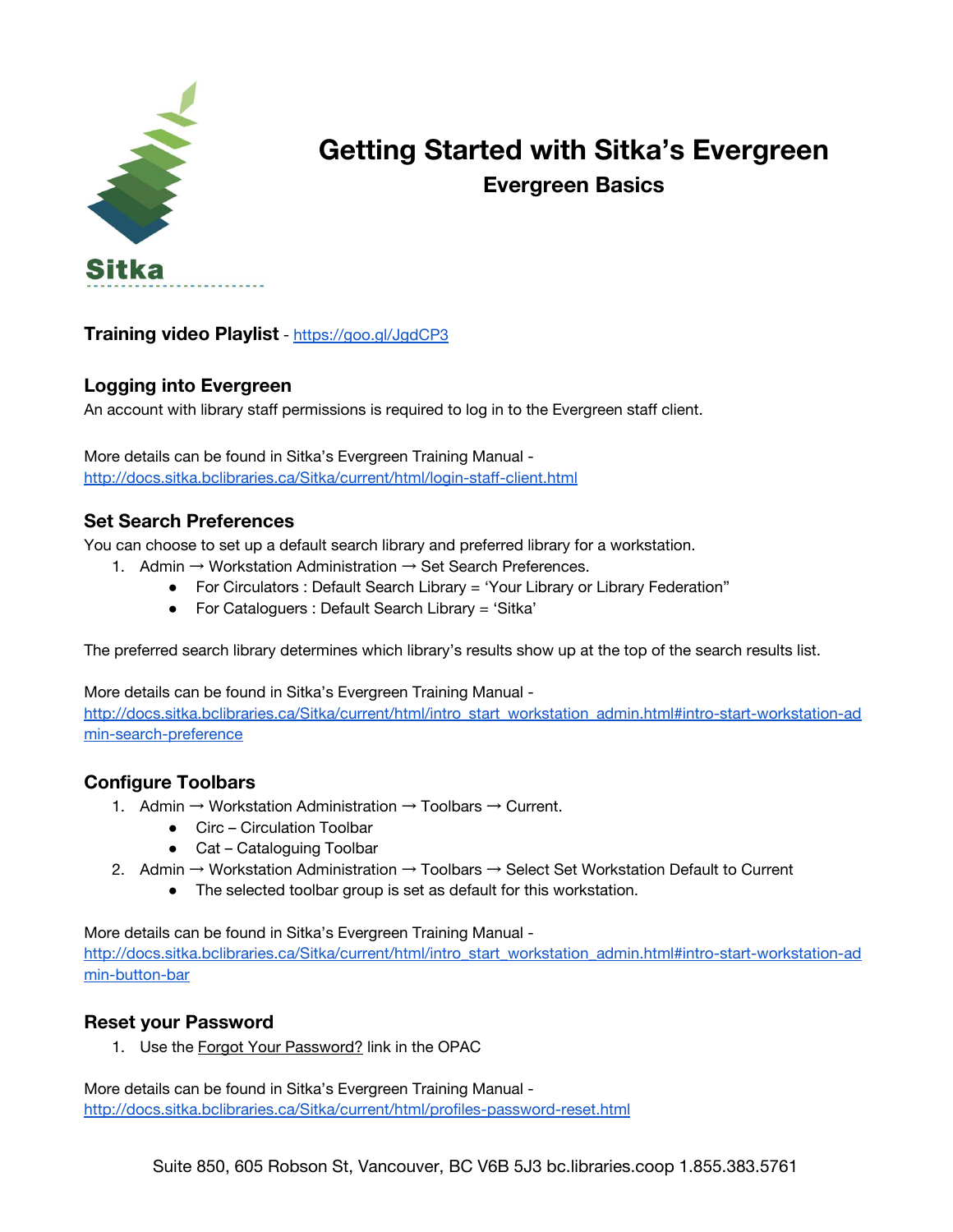

# **Getting Started with Sitka's Evergreen Circulation**

We strongly recommend that you complete the **Circulation Practice exercises**. You can find these here - <http://bc.libraries.coop/support/sitka-training-server/>

## **Staff Client Navigation**

The staff client is menu driven and functions like a browser in that it opens tabs and you can have multiple tabs open at the same time.

More details can be found in Sitka's Evergreen Training Manual <http://docs.sitka.bclibraries.ca/Sitka/current/html/navigate-eg.html>

### **Patron Search**

Two ways to retrieve a patron:

- 1. Search -> Search for Patrons [F4] : only searches patrons that belong to your library or have opted in to your library
- 2. Search -> Search for Patron by Barcode [F1] : searches the entire database

More details can be found in Sitka's Evergreen Training Manual <http://docs.sitka.bclibraries.ca/Sitka/current/html/searching-patrons.html>

## **Account Status by Colour Code**

Patron Account status is indicated by coloured box around the patron name.

More details can be found in Sitka's Evergreen Training Manual <http://docs.sitka.bclibraries.ca/Sitka/current/html/patron-status-colour.html>

## **Check Out**

<http://docs.sitka.bclibraries.ca/Sitka/current/html/circulation-check-out.html>

### **Check In**

<http://docs.sitka.bclibraries.ca/Sitka/current/html/circ-check-in.html>

### **Holds**

<http://docs.sitka.bclibraries.ca/Sitka/current/html/hold.html>

### **Bills and Payments**

<http://docs.sitka.bclibraries.ca/Sitka/current/html/bills.html>